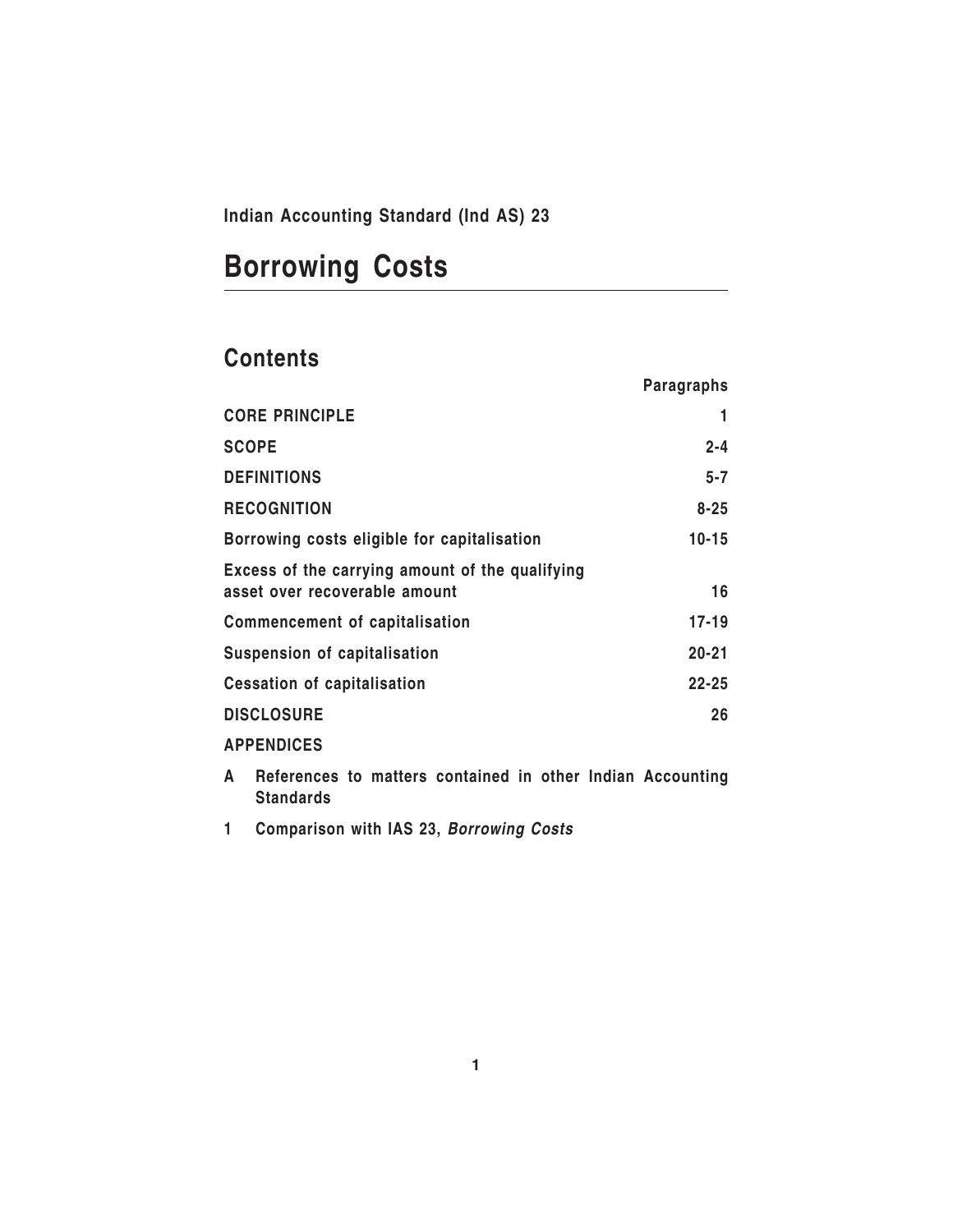**Indian Accounting Standard (Ind AS) 23**

# **Borrowing Costs**

(This Indian Accounting Standard includes paragraphs set in **bold** type and plain type, which have equal authority. Paragraphs in bold type indicate the main principles.)

## **Core Principle**

**1 Borrowing costs that are directly attributable to the acquisition, construction or production of a qualifying asset form part of the cost of that asset. Other borrowing costs are recognised as an expense.**

### **Scope**

**2 An entity shall apply this Standard in accounting for borrowing costs.**

3 The Standard does not deal with the actual or imputed cost of equity, including preferred capital not classified as a liability.

4 An entity is not required to apply the Standard to borrowing costs directly attributable to the acquisition, construction or production of:

- (a) a qualifying asset measured at fair value, for example, a biological asset; or
- (b) inventories that are manufactured, or otherwise produced, in large quantities on a repetitive basis.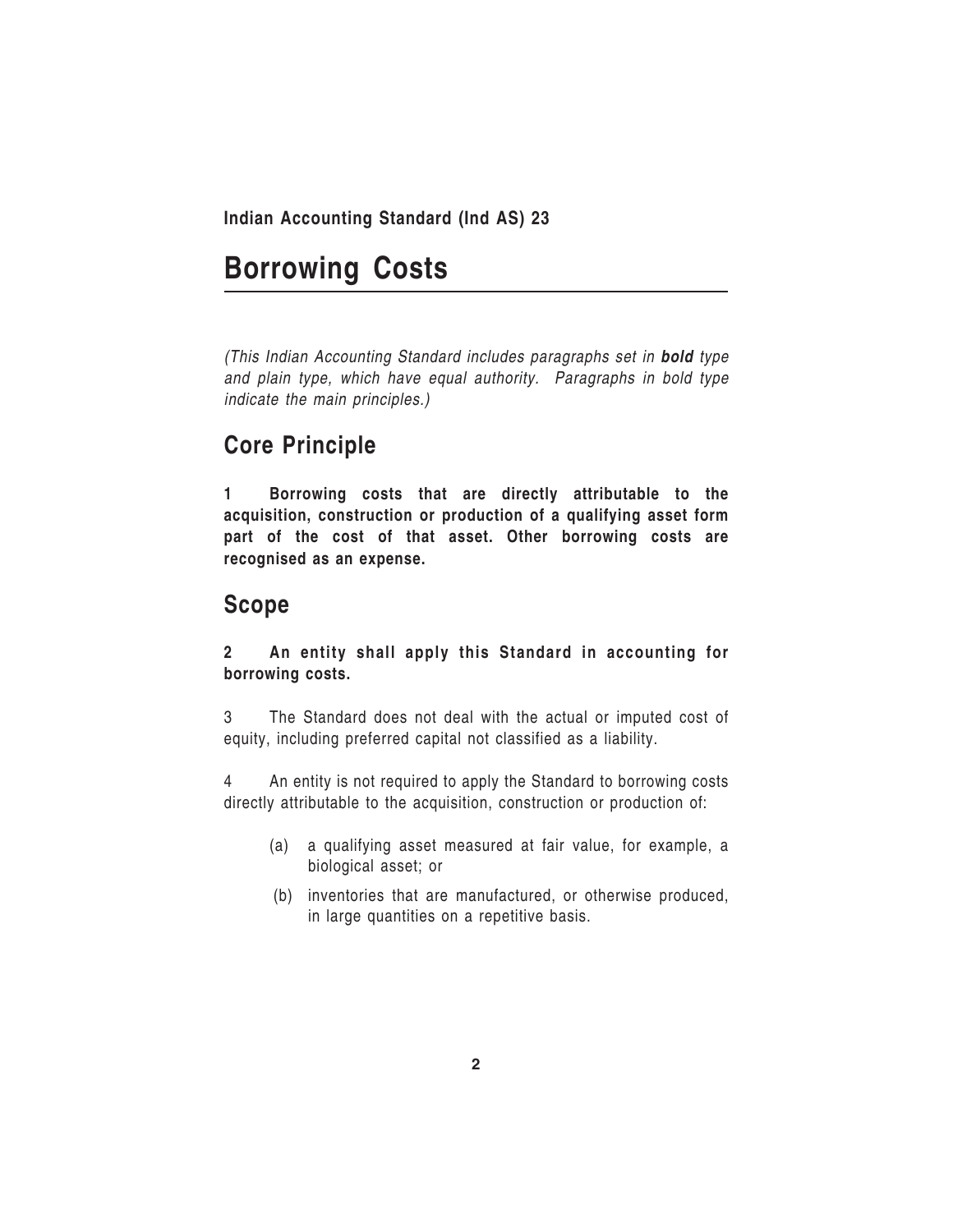### **Definitions**

**5 This Standard uses the following terms with the meanings specified:**

Borrowing costs **are interest and other costs that an entity incurs in connection with the borrowing of funds.**

**A** qualifying asset **is an asset that necessarily takes a substantial period of time to get ready for its intended use or sale.**

- 6 Borrowing costs may include:
	- (a) interest expense calculated using the effective interest method as described in Ind AS 39 Financial Instruments: Recognition and Measurement;
	- (b) [Refer to Appendix 1]
	- (c) [Refer to Appendix 1]
	- (d) finance charges in respect of finance leases recognised in accordance with Leases; and
	- (e) exchange differences arising from foreign currency borrowings to the extent that they are regarded as an adjustment to interest costs.

**6A With regard to exchange difference required to be treated as borrowing costs in accordance with paragraph 6(e), the manner of arriving at the adjustments stated therein shall be as follows:**

- **(i) the adjustment should be of an amount which is equivalent to the extent to which the exchange loss does not exceed the difference between the cost of borrowing in functional currency when compared to the cost of borrowing in a foreign currency.**
- **(ii) where there is an unrealised exchange loss which is treated as an adjustment to interest and subsequently there is a realised or unrealised gain in respect of the settlement or translation of the same borrowing, the gain**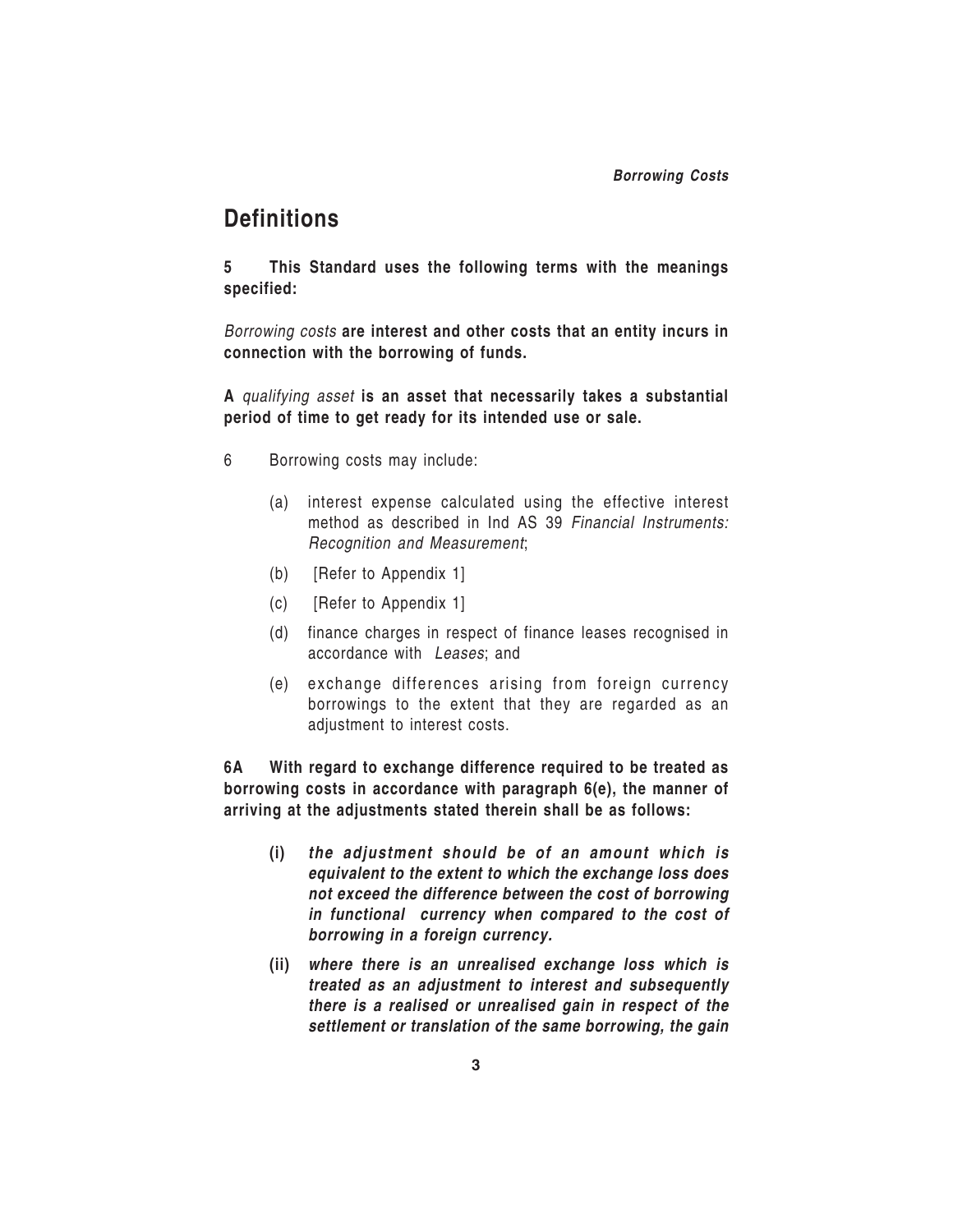**to the extent of the loss previously recognised as an adjustment should also be recognised as an adjustment to interest."**

7 Depending on the circumstances, any of the following may be qualifying assets:

- (a) inventories
- (b) manufacturing plants
- (c) power generation facilities
- (d) intangible assets
- (e) investment properties.

Financial assets, and inventories that are manufactured, or otherwise produced, over a short period of time, are not qualifying assets. Assets that are ready for their intended use or sale when acquired are not qualifying assets.

### **Recognition**

**8 An entity shall capitalise borrowing costs that are directly attributable to the acquisition, construction or production of a qualifying asset as part of the cost of that asset. An entity shall recognise other borrowing costs as an expense in the period in which it incurs them.**

9 Borrowing costs that are directly attributable to the acquisition, construction or production of a qualifying asset are included in the cost of that asset. Such borrowing costs are capitalised as part of the cost of the asset when it is probable that they will result in future economic benefits to the entity and the costs can be measured reliably. When an entity applies Ind AS 29 Financial Reporting in Hyperinflationary Economies, it recognises as an expense the part of borrowing costs that compensates for inflation during the same period in accordance with paragraph 21 of that Standard.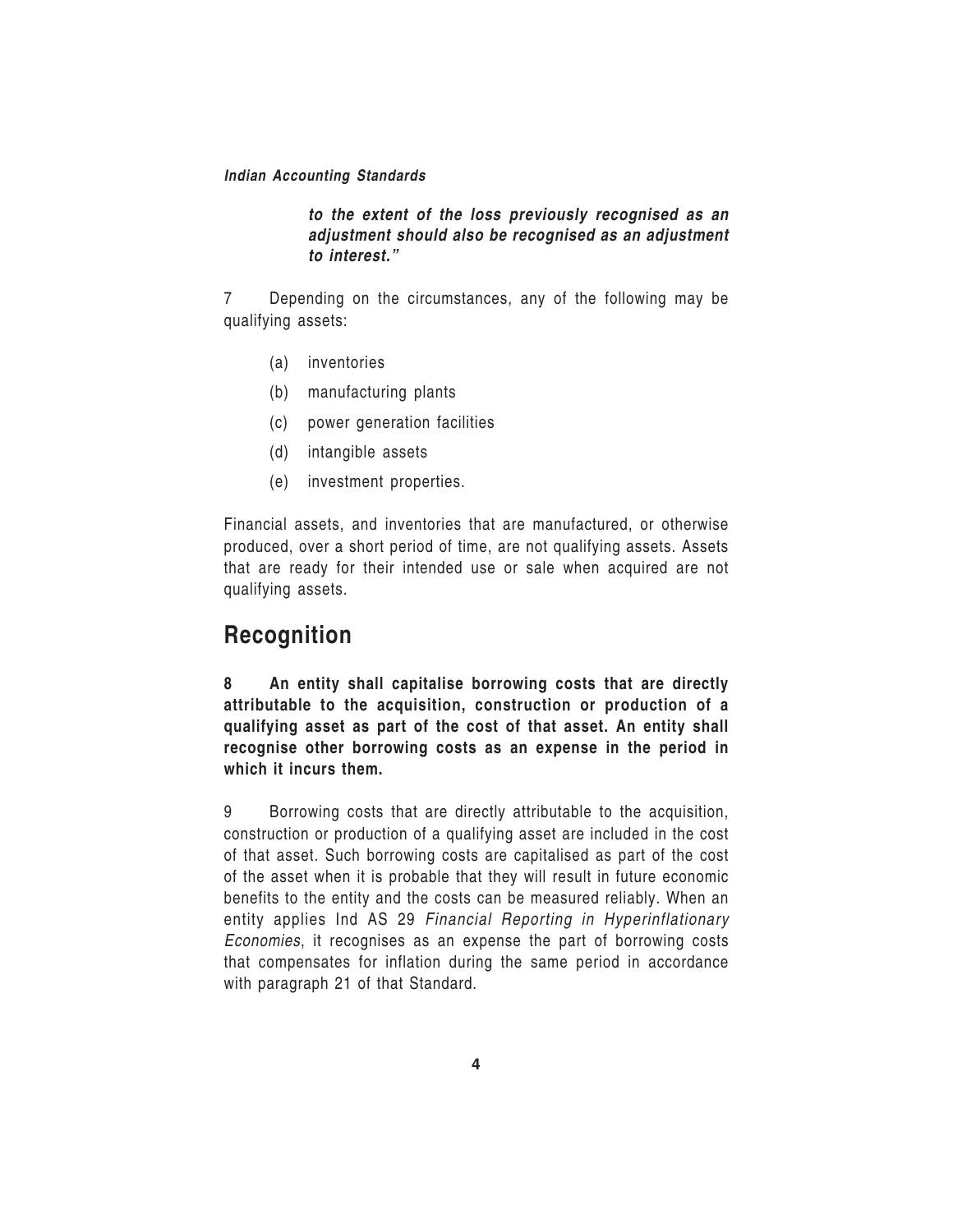#### **Borrowing costs eligible for capitalisation**

10 The borrowing costs that are directly attributable to the acquisition, construction or production of a qualifying asset are those borrowing costs that would have been avoided if the expenditure on the qualifying asset had not been made. When an entity borrows funds specifically for the purpose of obtaining a particular qualifying asset, the borrowing costs that directly relate to that qualifying asset can be readily identified.

11 It may be difficult to identify a direct relationship between particular borrowings and a qualifying asset and to determine the borrowings that could otherwise have been avoided. Such a difficulty occurs, for example, when the financing activity of an entity is coordinated centrally. Difficulties also arise when a group uses a range of debt instruments to borrow funds at varying rates of interest, and lends those funds on various bases to other entities in the group. Other complications arise through the use of loans denominated in or linked to foreign currencies, when the group operates in highly inflationary economies, and from fluctuations in exchange rates. As a result, the determination of the amount of borrowing costs that are directly attributable to the acquisition of a qualifying asset is difficult and the exercise of judgement is required.

**12 To the extent that an entity borrows funds specifically for the purpose of obtaining a qualifying asset, the entity shall determine the amount of borrowing costs eligible for capitalisation as the actual borrowing costs incurred on that borrowing during the period less any investment income on the temporary investment of those borrowings.**

13 The financing arrangements for a qualifying asset may result in an entity obtaining borrowed funds and incurring associated borrowing costs before some or all of the funds are used for expenditures on the qualifying asset. In such circumstances, the funds are often temporarily invested pending their expenditure on the qualifying asset. In determining the amount of borrowing costs eligible for capitalisation during a period, any investment income earned on such funds is deducted from the borrowing costs incurred.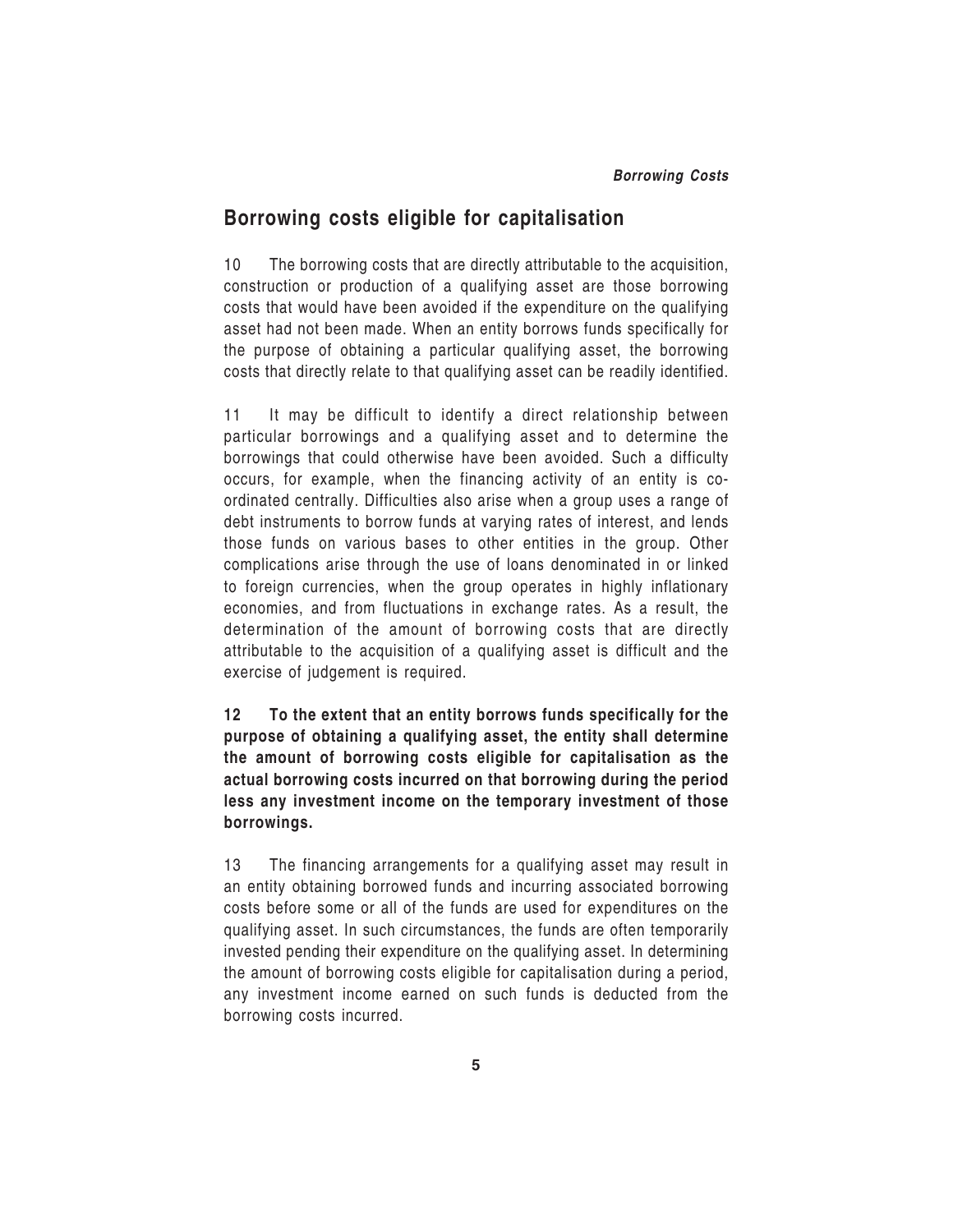**14 To the extent that an entity borrows funds generally and uses them for the purpose of obtaining a qualifying asset, the entity shall determine the amount of borrowing costs eligible for capitalisation by applying a capitalisation rate to the expenditures on that asset. The capitalisation rate shall be the weighted average of the borrowing costs applicable to the borrowings of the entity that are outstanding during the period, other than borrowings made specifically for the purpose of obtaining a qualifying asset. The amount of borrowing costs that an entity capitalises during a period shall not exceed the amount of borrowing costs it incurred during that period.**

15 In some circumstances, it is appropriate to include all borrowings of the parent and its subsidiaries when computing a weighted average of the borrowing costs; in other circumstances, it is appropriate for each subsidiary to use a weighted average of the borrowing costs applicable to its own borrowings.

### **Excess of the carrying amount of the qualifying asset over recoverable amount**

16 When the carrying amount or the expected ultimate cost of the qualifying asset exceeds its recoverable amount or net realisable value, the carrying amount is written down or written off in accordance with the requirements of other Standards. In certain circumstances, the amount of the write-down or write-off is written back in accordance with those other Standards.

### **Commencement of capitalisation**

**17 An entity shall begin capitalising borrowing costs as part of the cost of a qualifying asset on the commencement date. The commencement date for capitalisation is the date when the entity first meets all of the following conditions:**

- **(a) it incurs expenditures for the asset;**
- **(b) it incurs borrowing costs; and**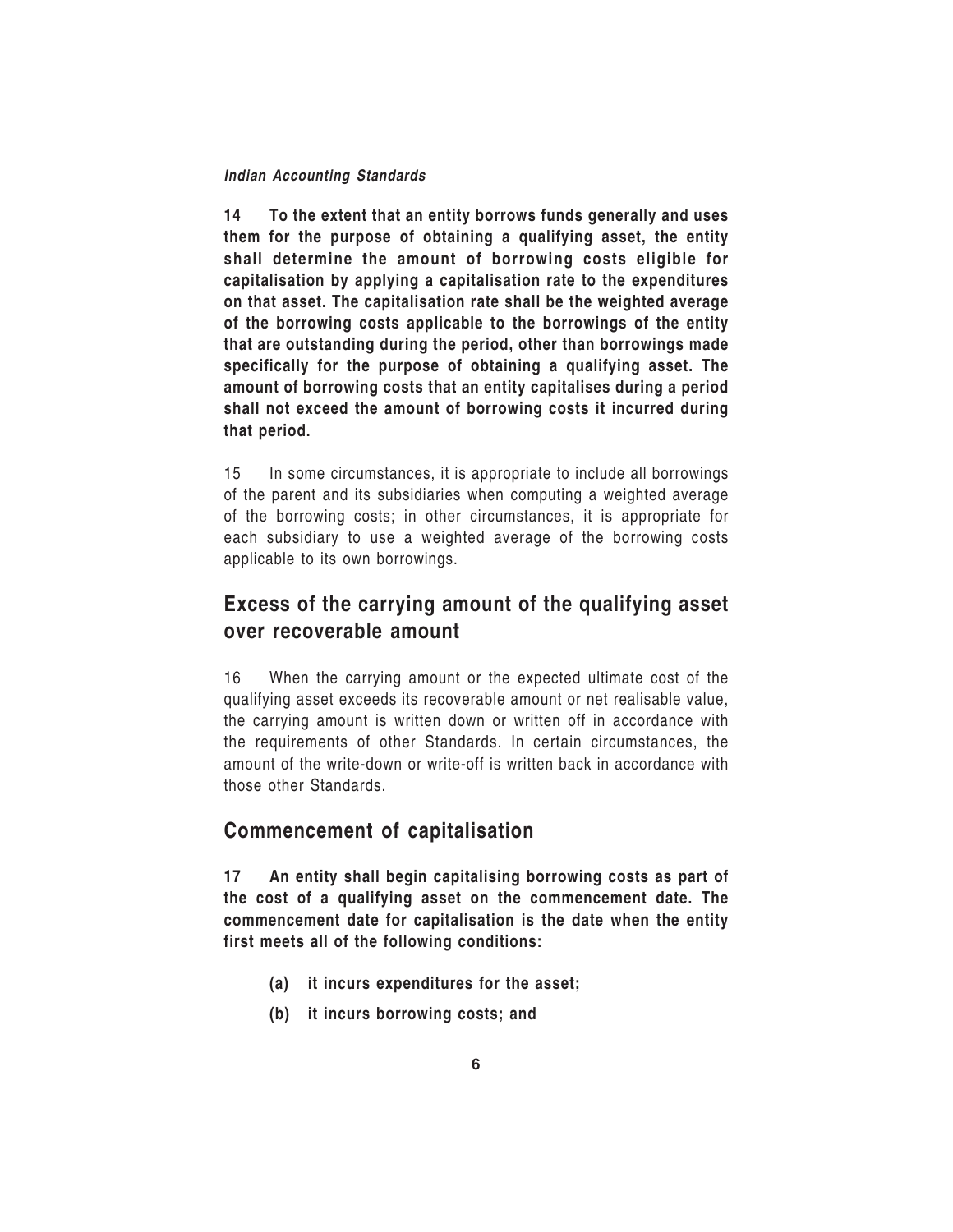#### **(c) it undertakes activities that are necessary to prepare the asset for its intended use or sale**.

18 Expenditures on a qualifying asset include only those expenditures that have resulted in payments of cash, transfers of other assets or the assumption of interest-bearing liabilities. Expenditures are reduced by any progress payments received and grants received in connection with the asset (see Ind AS 20 Accounting for Government Grants and Disclosure of Government Assistance). The average carrying amount of the asset during a period, including borrowing costs previously capitalised, is normally a reasonable approximation of the expenditures to which the capitalisation rate is applied in that period.

19 The activities necessary to prepare the asset for its intended use or sale encompass more than the physical construction of the asset. They include technical and administrative work prior to the commencement of physical construction, such as the activities associated with obtaining permits prior to the commencement of the physical construction. However, such activities exclude the holding of an asset when no production or development that changes the asset's condition is taking place. For example, borrowing costs incurred while land is under development are capitalised during the period in which activities related to the development are being undertaken. However, borrowing costs incurred while land acquired for building purposes is held without any associated development activity do not qualify for capitalisation.

### **Suspension of capitalisation**

**20 An entity shall suspend capitalisation of borrowing costs during extended periods in which it suspends active development of a qualifying asset.**

21 An entity may incur borrowing costs during an extended period in which it suspends the activities necessary to prepare an asset for its intended use or sale. Such costs are costs of holding partially completed assets and do not qualify for capitalisation. However, an entity does not normally suspend capitalising borrowing costs during a period when it carries out substantial technical and administrative work. An entity also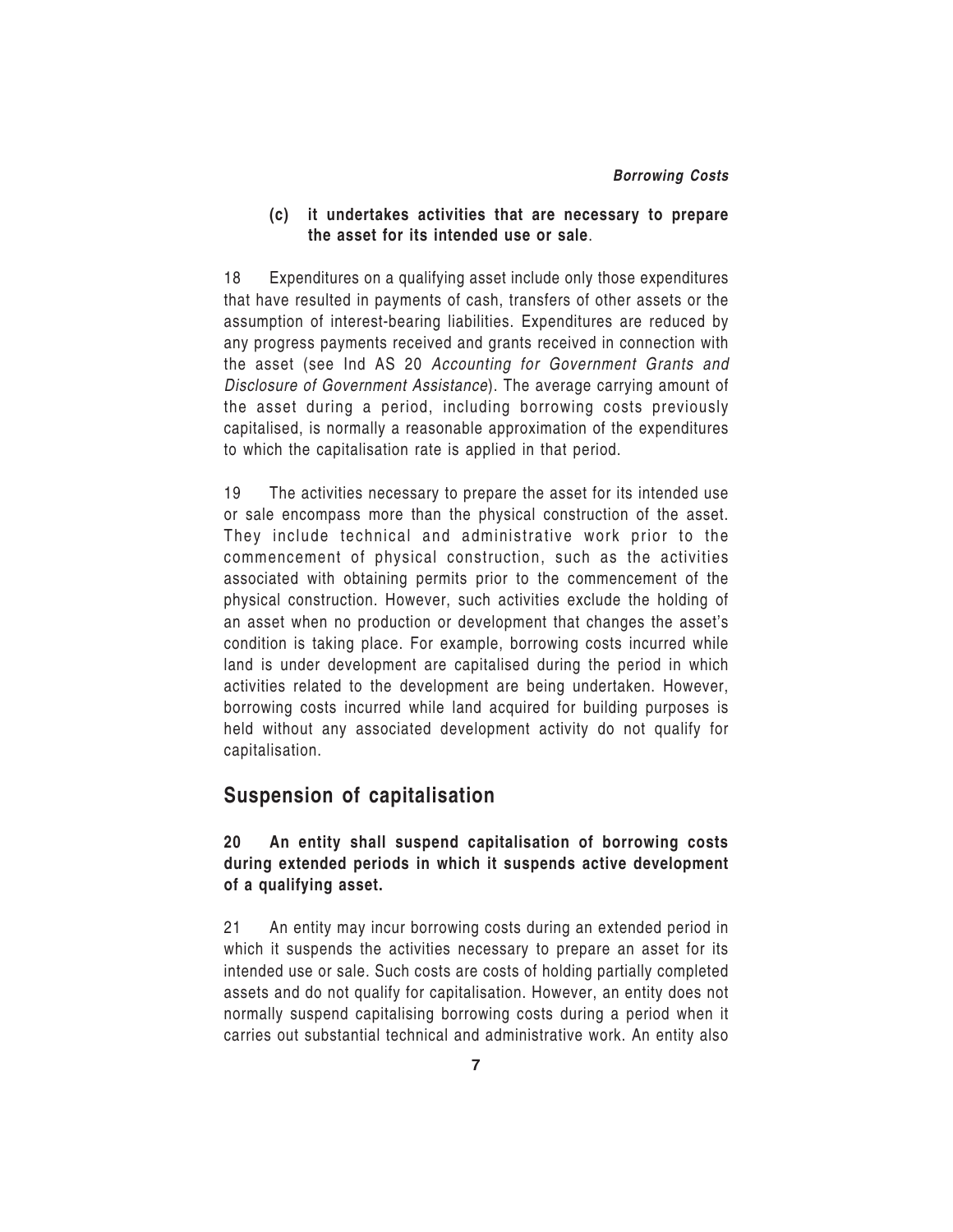does not suspend capitalising borrowing costs when a temporary delay is a necessary part of the process of getting an asset ready for its intended use or sale. For example, capitalisation continues during the extended period that high water levels delay construction of a bridge, if such high water levels are common during the construction period in the geographical region involved.

### **Cessation of capitalisation**

#### **22 An entity shall cease capitalising borrowing costs when substantially all the activities necessary to prepare the qualifying asset for its intended use or sale are complete.**

23 An asset is normally ready for its intended use or sale when the physical construction of the asset is complete even though routine administrative work might still continue. If minor modifications, such as the decoration of a property to the purchaser's or user's specification, are all that are outstanding, this indicates that substantially all the activities are complete.

**24 When an entity completes the construction of a qualifying asset in parts and each part is capable of being used while construction continues on other parts, the entity shall cease capitalising borrowing costs when it completes substantially all the activities necessary to prepare that part for its intended use or sale.**

25 A business park comprising several buildings, each of which can be used individually, is an example of a qualifying asset for which each part is capable of being usable while construction continues on other parts. An example of a qualifying asset that needs to be complete before any part can be used is an industrial plant involving several processes which are carried out in sequence at different parts of the plant within the same site, such as a steel mill.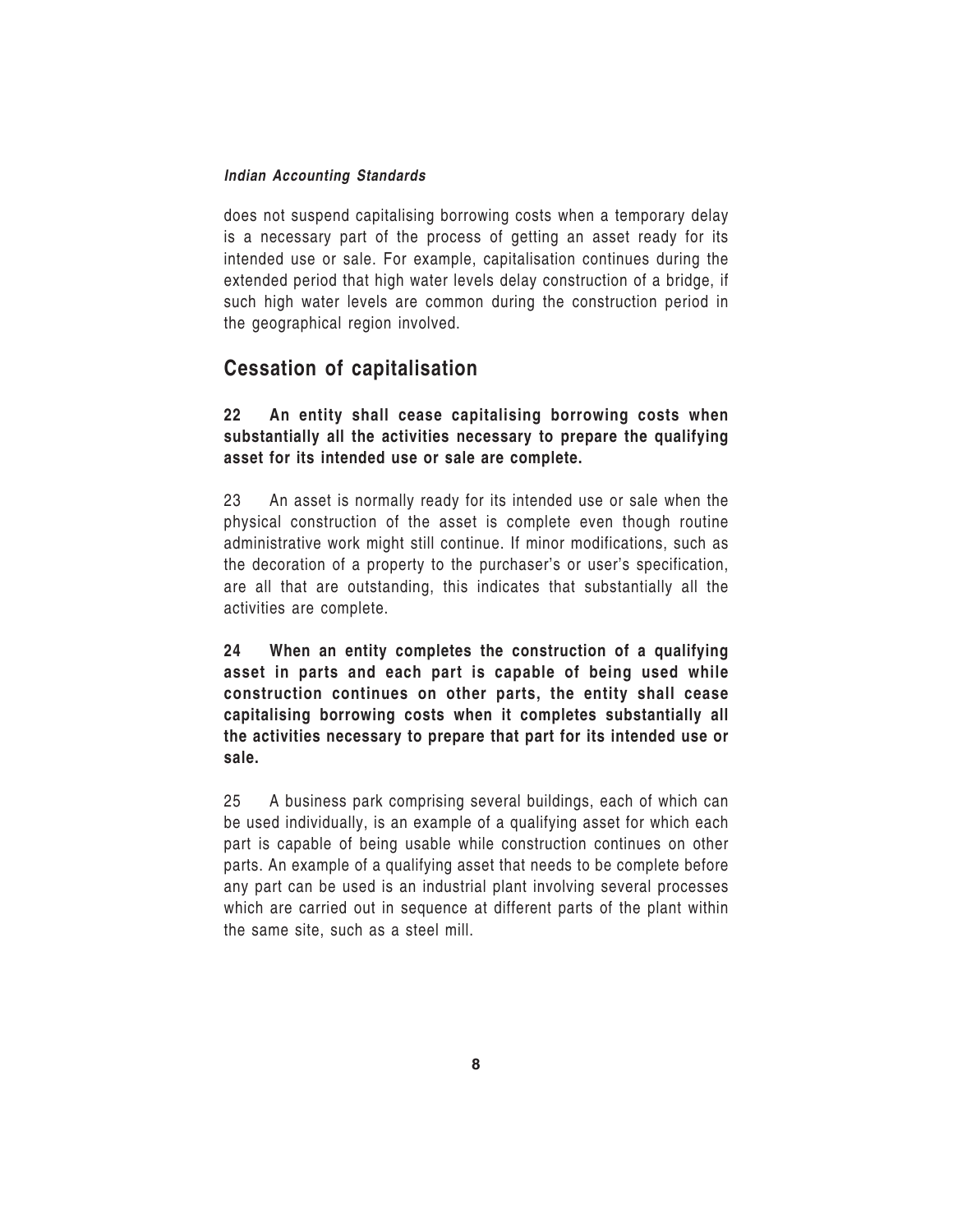**Borrowing Costs**

# **Disclosure**

- **26 An entity shall disclose:**
	- **(a) the amount of borrowing costs capitalised during the period; and**
	- **(b) the capitalisation rate used to determine the amount of borrowing costs eligible for capitalisation.**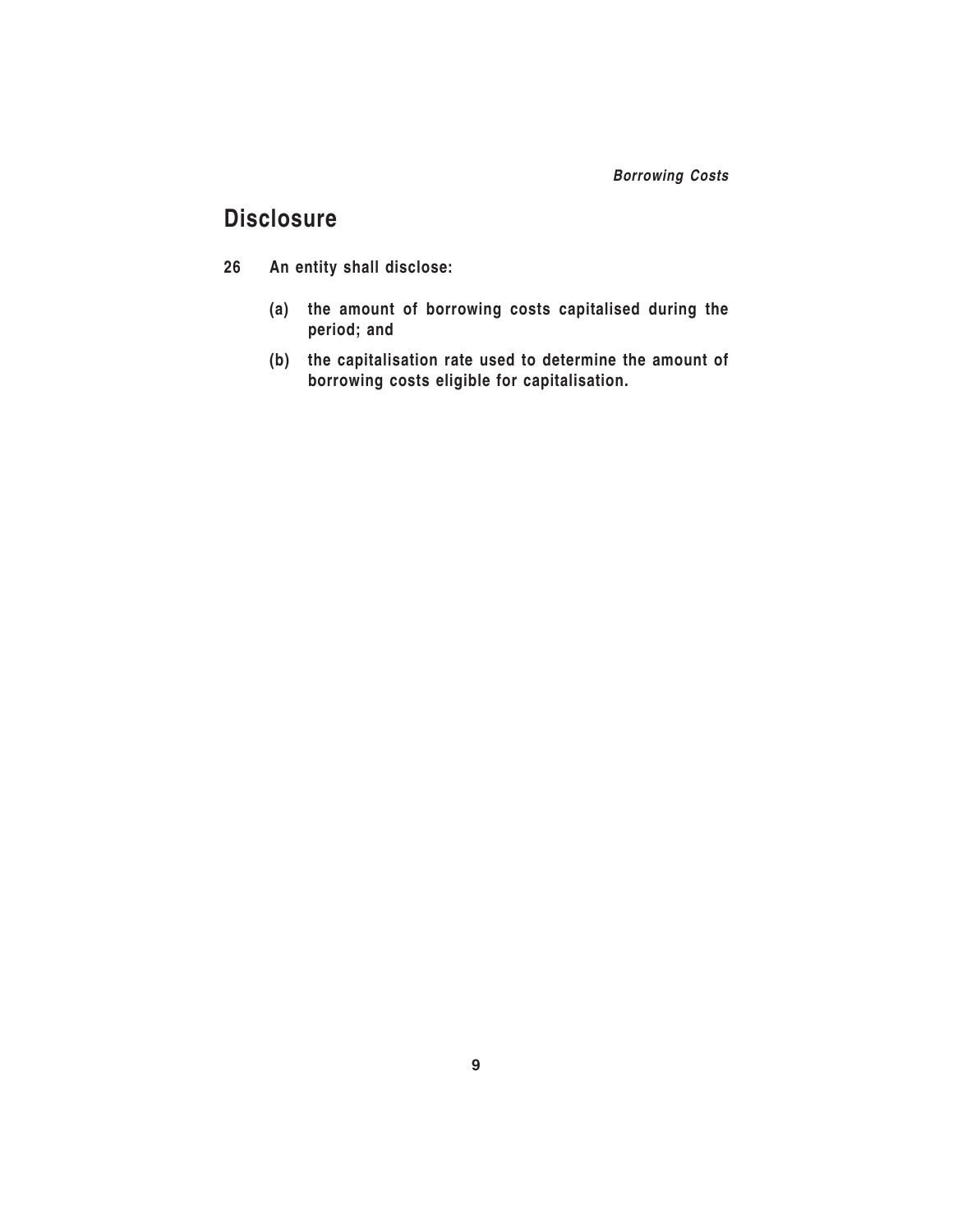## **Appendix A**

# **References to matters contained in other Indian Accounting Standards (Ind ASs)**

This Appendix is an integral part of Indian Accounting Standard (Ind AS) 23.

1 Appendix A Changes in Existing Decommissioning, Restoration and Similar Liabilities) contained in Ind AS 16 Property, Plant and Equipment makes reference to this Standard also.

2 Appendix A (Service Concession Arrangements contained in Ind AS 11, Construction Contracts, makes reference to this Standard also.